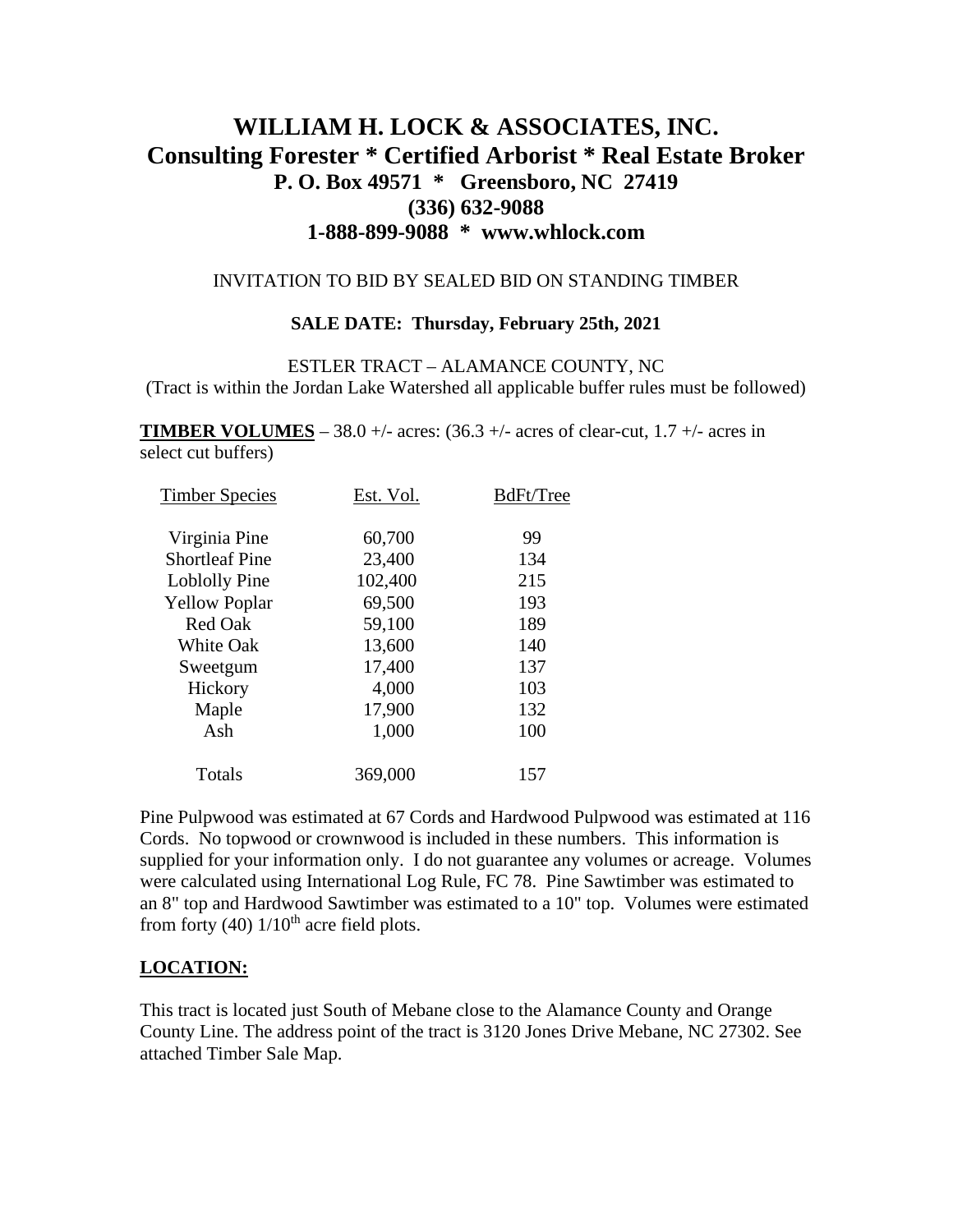Page Two Estler Tract - Timber Sale Sale Date: Thursday – February 25th, 2021

## **BIDS:**

The Estler Tract is being sold on a lump sum sealed bid basis. Bids will be accepted by **regular mail** if received by 5:00 pm on Wednesday, February 24th, 2021 **OR** bids will be accepted by **email [\(jcbarnes@whlock.com\)](mailto:jcbarnes@whlock.com), telephone (mobile: 336-706-2088 or office:336-632-9088), fax (336-632-9088), or in-person** at my office until 11:00 am on Thursday, February 25th, 2021. At 11:00 am on Thursday, February 25th, 2021 all bids received will be recorded. The successful bidder will be notified within 24 hours of the bid openings. A 10% deposit may be requested to be delivered to William H. Lock & Associates, Inc. within 72 hours of the bid opening. The balance of the sales price is to be delivered at the sale closing. The seller reserves the right to refuse or accept any and all bids. Seller will consider all bids. The seller will be responsible for the timber deed preparation, revenue stamps if recorded, and the forestry consultant fees. The buyer will be responsible for all other closing costs. A \$1,000 performance deposit will be payable at closing and held in a non-interest bearing trust account until satisfactory completion of logging. The performance deposit does not limit the buyer's liability.

## **PLACE OF SALE:**

The timber sale will be held at the office of William H. Lock & Associates, Inc. in Greensboro, NC. The office address is 375 S. Swing Road, Greensboro, NC 27409. Telephone and Fax: 336-632-9088; [Email: jcbarnes@whlock.com](mailto:Email:%20jcbarnes@whlock.com) 

# **CONDITIONS OF SALE**:

1. The Buyer shall have 24 months from the date of the timber deed to cut and remove all merchantable timber within the "Sale Areas". "Creek Buffers" have been marked with Blue Flagging. No blue flagged trees marking the buffer boundaries may be cut. All Pine  $\geq$ 14" DBH and Hardwoods  $>16$ " DBH may be harvested from within these buffer areas provided all Best Management Practices, Forest Practice Guidelines, and any applicable river basin or watershed regulations are followed. This tract lies within the Jordan Lake Watershed. All buffer rules and regulations pertaining to harvesting within the Jordan Lake Watershed must be followed. The sale boundaries are marked with pink flagging. No trees marked with pink flagging and no trees beyond the pink flagging are to be harvested. Skidding and hauling will be allowed through the "OUT" areas in order to access the timber sale areas. Care should be taken when operating within these areas in order to minimize damage to remaining trees.

2. The Buyer shall access the tract from Jones Drive. The existing gravel driveway cannot be used for harvesting access. A new temporary harvesting access will need to be installed by the buyer. Installation of the temporary access will need to follow Best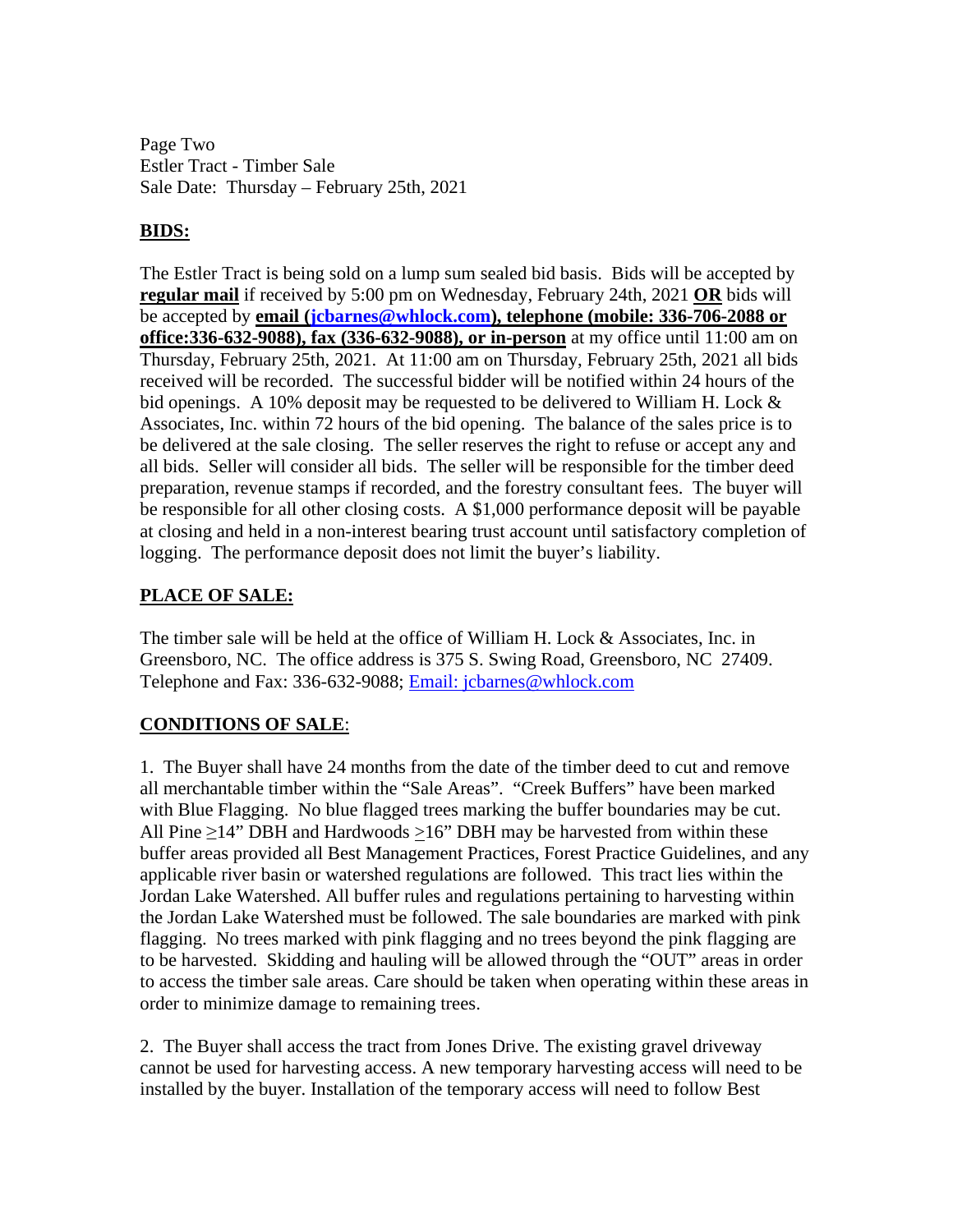Page Three Estler Tract - Timber Sale Sale Date: Thursday – February 25th, 2021

Management Practices, Forest Practice Guidelines, and any applicable river basin or watershed regulations. Access road location as well as deck site location(s) will need to be approved by William H. Lock and Associates, Inc. prior to any harvesting related activities beginning. All access routes will need to be installed and/or maintained according to North Carolina Best Management Practices, Forest Practice Guidelines, and any applicable river basin or watershed rules. All existing roadways must remain open and passable by ordinary traffic at all times. The existing roadways must be left in similar condition at the completion of the harvesting operation as they were at the beginning of the harvesting operation, reasonable wear and tear accepted. Call W.H. Lock and Associates, Inc. if there are questions concerning access routes.

3. The Buyer is responsible for maintaining a clean site. No equipment parts, trash, tires or other debris created as a result of the harvesting operation shall be left on the property. It shall be the Buyer's responsibility to clean up any hazardous material or chemical waste spills including but not limited to Diesel Fuel, Hydraulic Fluid, Machine Oil, and/or Gasoline upon the subject property if deposited as a result of the harvesting operation. Responsibility will include any required remediation including but not limited to the removal of contaminated soils.

4. Harvesting operations must not interfere with any farming operations and farming operations must not interfere with any harvesting operations. Decking, loading or hauling will not be permitted in any existing open fields or pastures immediately adjacent to the timber unless approved by William H. Lock & Associates, Inc. If approved, open areas must be free of logging debris, smoothed when completed, and re-seeded if necessary.

5. The Buyer is responsible for following all Federal, State, and local regulations regarding timber harvesting activities. If required, Buyer is responsible for obtaining any necessary permits or licenses required for timber harvesting. All logging operations must conform to North Carolina Best Management Practices, Forest Practices Guidelines, and any applicable river basin or watershed rules. In the event that a non-compliance situation is identified on the tract as a result of the harvesting operation, William H. Lock & Associates, Inc. will have the express right to suspend the harvesting operation until the situation is brought into compliance. No trees or other logging debris shall be left in or across the property boundary, sale cutting lines or access roads and paths.

6. All necessary sale harvest boundaries have been marked with pink flagging. Landowner guarantees the pink flagged sale boundaries. No flagged trees denoting the sale boundary shall be cut and no trees outside the boundary lines shall be cut. If trees marking the sale boundary are cut, North Carolina timber trespass laws may apply. Skidding and hauling will be allowed through the "OUT" areas in order to access the timber sale areas. Care should be taken when operating within these areas in order to